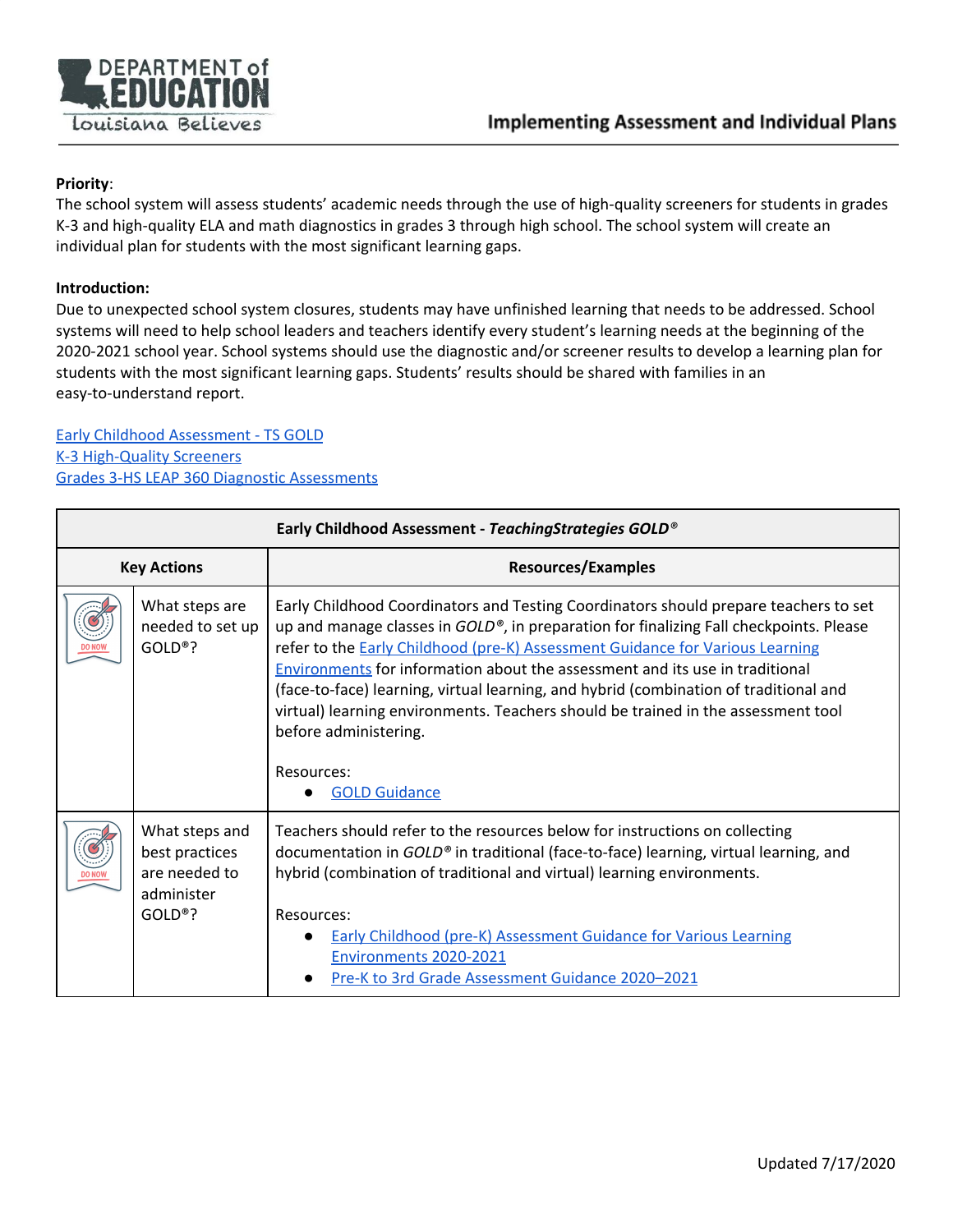

|                | How are<br>assessment<br>results, along<br>with other tools,<br>used to address<br>learning gaps for<br>students? | To support early childhood students in instruction, teachers must continue to use<br>high-quality curricula, provide additional support, and monitor student progress using<br>GOLD <sup>®</sup> documentation according to the resources below.<br>Resources:<br><b>Addressing Learning Gaps Guidance</b><br>Pre-K to 3rd Grade Assessment Guidance 2020–2021                                       |
|----------------|-------------------------------------------------------------------------------------------------------------------|------------------------------------------------------------------------------------------------------------------------------------------------------------------------------------------------------------------------------------------------------------------------------------------------------------------------------------------------------------------------------------------------------|
| <b>DO NEXT</b> | What do<br>families need to<br>know?                                                                              | School leaders and teachers should discuss the results of TeachingStrategies GOLD®<br>with parents. The discussion should include:<br>General information about their student's growth and development<br>Information about the support available to students<br>How parents might support their student(s) throughout the school year<br>Resources:<br>2020-2021 Parent Back-to-School Guide (PK-2) |

<span id="page-1-0"></span>

| <b>K-3 High-Quality Screeners</b> |                                                         |                                                                                                                                                                                                                                                                                                                                                                                                                                                                                                                                                                                                                                                                                                                                                                                                                                                                                                                                                       |  |
|-----------------------------------|---------------------------------------------------------|-------------------------------------------------------------------------------------------------------------------------------------------------------------------------------------------------------------------------------------------------------------------------------------------------------------------------------------------------------------------------------------------------------------------------------------------------------------------------------------------------------------------------------------------------------------------------------------------------------------------------------------------------------------------------------------------------------------------------------------------------------------------------------------------------------------------------------------------------------------------------------------------------------------------------------------------------------|--|
| <b>Key Actions</b>                |                                                         | <b>Resources/Examples</b>                                                                                                                                                                                                                                                                                                                                                                                                                                                                                                                                                                                                                                                                                                                                                                                                                                                                                                                             |  |
|                                   | What steps are<br>needed to set<br>up the<br>screeners? | School Test Coordinators (STCs) should prepare teachers to administer a Kindergarten<br>Entry Assessment (KEA) and a K-3 Literacy Screener within the first 30 school days to<br>identify student needs to drive instruction. Please refer to the KEA and K-3 Literacy<br>Screener Guidance for Various Learning Environments for information about these<br>assessments and their use in traditional (face-to-face) learning, virtual learning, and<br>hybrid (combination of traditional and virtual) learning environments. Teachers should<br>be trained in the assessment tool before administering.<br>Resources:<br>(New) Sample DIBELS Calendars<br>(New) Sample KEA and K-3 Assessment Calendar<br>$\bullet$<br>Pre-K to 3rd Grade Assessment Guidance 2020-2021<br><b>Kindergarten Entry Assessment (KEA) Guidance</b><br>$\bullet$<br><b>K-3 Literacy Screener Guidance</b><br>$\bullet$<br><b>DRDP-K Overview</b><br><b>GOLD Guidance</b> |  |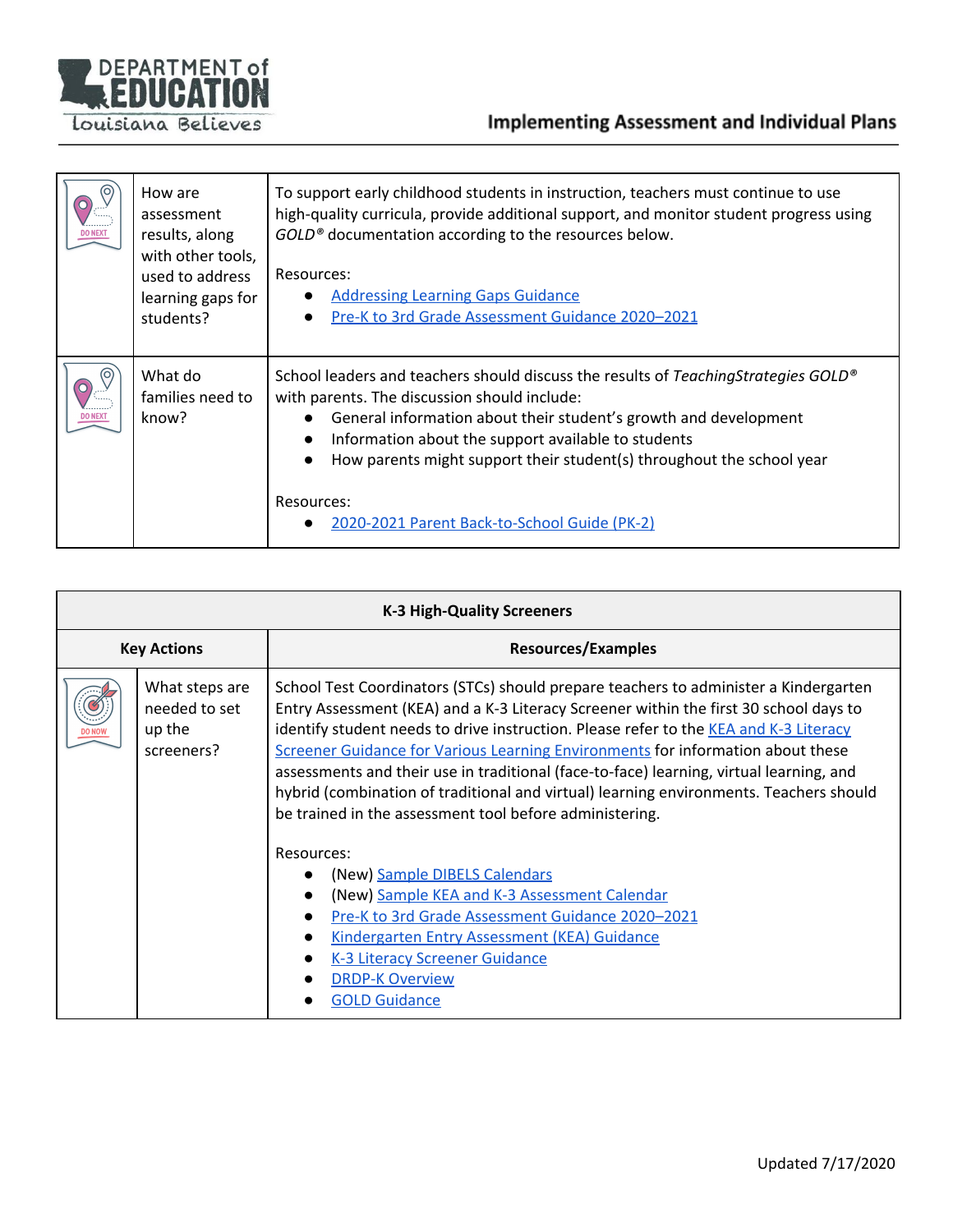

|              | What steps and<br>best practices<br>are needed to<br>administer and<br>score these<br>screeners?                   | Teachers should refer to the resources below for instructions on administering and<br>scoring the KEA and K-3 Literacy Screener in traditional (face-to-face) learning, virtual<br>learning, and hybrid (combination of traditional and virtual) learning environments.<br>Resources:<br><b>KEA and K-3 Literacy Screener Guidance for Various Learning Environments</b><br>$\bullet$<br>Pre-K to 3rd Grade Assessment Guidance 2020-2021<br>Kindergarten Entry Assessment (KEA) Guidance<br>$\bullet$<br><b>K-3 Literacy Screener Guidance</b><br><b>DRDP-K Overview</b><br><b>GOLD Guidance</b>                                                                                                                                                                                                                                                                                                                                                                                                                                                                                                                                                                                                                                                                                                                                                                                                                                                                                                                                                                                                                                                                                  |
|--------------|--------------------------------------------------------------------------------------------------------------------|------------------------------------------------------------------------------------------------------------------------------------------------------------------------------------------------------------------------------------------------------------------------------------------------------------------------------------------------------------------------------------------------------------------------------------------------------------------------------------------------------------------------------------------------------------------------------------------------------------------------------------------------------------------------------------------------------------------------------------------------------------------------------------------------------------------------------------------------------------------------------------------------------------------------------------------------------------------------------------------------------------------------------------------------------------------------------------------------------------------------------------------------------------------------------------------------------------------------------------------------------------------------------------------------------------------------------------------------------------------------------------------------------------------------------------------------------------------------------------------------------------------------------------------------------------------------------------------------------------------------------------------------------------------------------------|
| O<br>DO NEXT | How are<br>screener<br>results, along<br>with other<br>tools, used to<br>address<br>learning gaps<br>for students? | To support K-3 students in instruction, teachers must continue to use high-quality<br>curricula, provide additional support, and monitor student progress according to the<br>resources below.<br>For the students with the most significant learning gaps, schools may use the Individual<br>Academic Improvement Plan (IAIP) template (traditionally used for upper grades) to<br>create a plan for student success.<br><b>IAIP Parent/ Guardian Agreement Forms (in various languages)</b><br>(New) Sample IAIP - 1st Grade ELA<br>Resources:<br><b>Addressing Learning Gaps Guidance</b><br>Pre-K to 3rd Grade Assessment Guidance 2020-2021<br>Kindergarten Entry Assessment (KEA) reports:<br>Teaching Strategies GOLD®: GOLD® offers various types of reports<br>$\bigcirc$<br>within the license.<br>DRDP-K: Rating Record Report: A copy of the student's completed<br>$\circ$<br>report should be shared with families.<br>K-3 Literacy Screener reports:<br>Acadience Reading (formerly DIBELS Next)<br>$\circ$<br>Class List Report: This report provides scores, percentiles and<br>Needs for Support or Instructional Recommendations for each<br>student in a class at a given time of year.<br>Student Progress Report: This is an abstract for the DIBELS<br>Student Progress report, which summarizes results for each<br>student on the Beginning, Middle, and End benchmark<br>assessments and each progress-monitoring assessment that is<br>given.<br>Acadience Reading (DIBELS Next) Parent Report: This report is<br>designed to communicate with parents. It provides all<br>benchmark assessment scores for all measures across a single<br>school year. |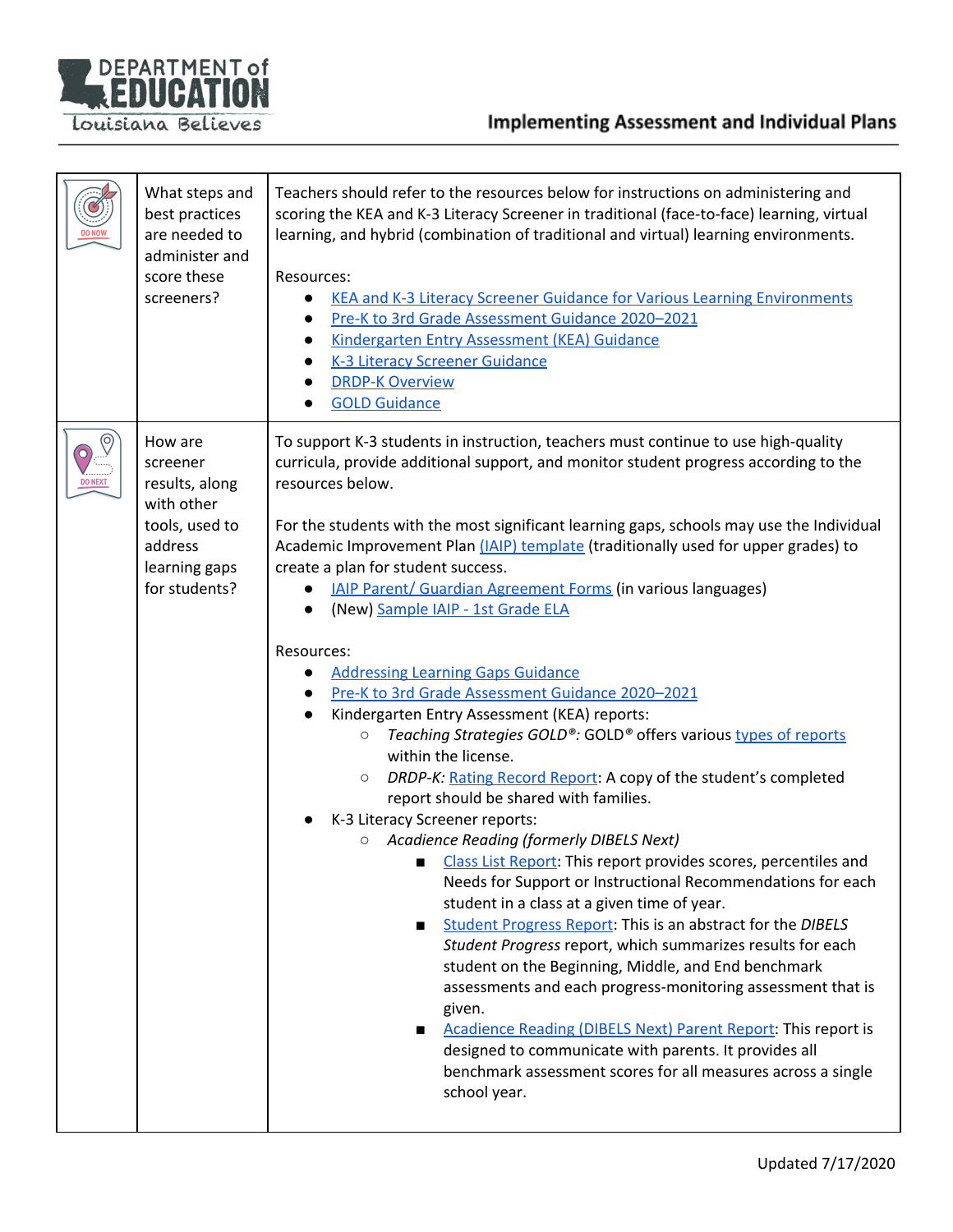

|                |                                      | DIBFLS 8th<br>$\circ$<br>Class List Report: This report provides scores, percentiles and<br>Needs for Support or Instructional Recommendations for each<br>student in a class at a given time of year.<br><b>DIBELS Parent Report: This report is designed to communicate</b><br>$\blacksquare$<br>with parents. It provides all benchmark assessment scores for all<br>measures across a single school year.<br>Zone of Growth Report: This class level report displays Zones of<br>Growth percentiles and student learning goals along with<br>beginning and end-of-year benchmark results.<br>STEEP and STEP: Please contact the vendor directly for reporting<br>$\circlearrowright$<br>support. |
|----------------|--------------------------------------|------------------------------------------------------------------------------------------------------------------------------------------------------------------------------------------------------------------------------------------------------------------------------------------------------------------------------------------------------------------------------------------------------------------------------------------------------------------------------------------------------------------------------------------------------------------------------------------------------------------------------------------------------------------------------------------------------|
| <b>DO NEXT</b> | What do<br>families need to<br>know? | School leaders and teachers should discuss the results of the KEA and the K-3 Literacy<br>Screeners with parents and students. The discussion should include:<br>General information about their student's performance on the diagnostic<br>$\bullet$<br>assessment/screener<br>Information about the support available to students<br>$\bullet$<br>How parents might support their students throughout the school year<br>Resources:<br>2020-2021 Parent Back-to-School Guide (PK-2)                                                                                                                                                                                                                |

<span id="page-3-0"></span>

| <b>Grades 3-HS LEAP 360 Diagnostic Assessments</b> |                                                                         |                                                                                                                                                                                                                                                                                                                                                                                                                                                                                                                                                                                                                                                            |
|----------------------------------------------------|-------------------------------------------------------------------------|------------------------------------------------------------------------------------------------------------------------------------------------------------------------------------------------------------------------------------------------------------------------------------------------------------------------------------------------------------------------------------------------------------------------------------------------------------------------------------------------------------------------------------------------------------------------------------------------------------------------------------------------------------|
| <b>Key Actions</b>                                 |                                                                         | <b>Resources/Examples</b>                                                                                                                                                                                                                                                                                                                                                                                                                                                                                                                                                                                                                                  |
|                                                    | What steps are<br>needed to set<br>up the<br>diagnostic<br>assessments? | As in the past, School Test Coordinators will continue to manage the setup of test<br>sessions and creation of test tickets. As a best practice, LEAP 360 Diagnostic<br>Assessments should be administered within the first 30 days of school.<br>Resources:<br><b>LEAP 360 Diagnostic Assessment Quick Start Guide</b><br>$\bullet$<br><b>Remote Access and Administration</b><br>$\bullet$<br>(New) Sample Parent Letter: Remote Diagnostic Testing<br>$\bullet$<br>(New) Sample LEAP 360 Diagnostic Assessment Calendars - Elementary School<br>$\bullet$<br>(New) Sample LEAP 360 Diagnostic Assessment Calendars - Middle/High<br>$\bullet$<br>School |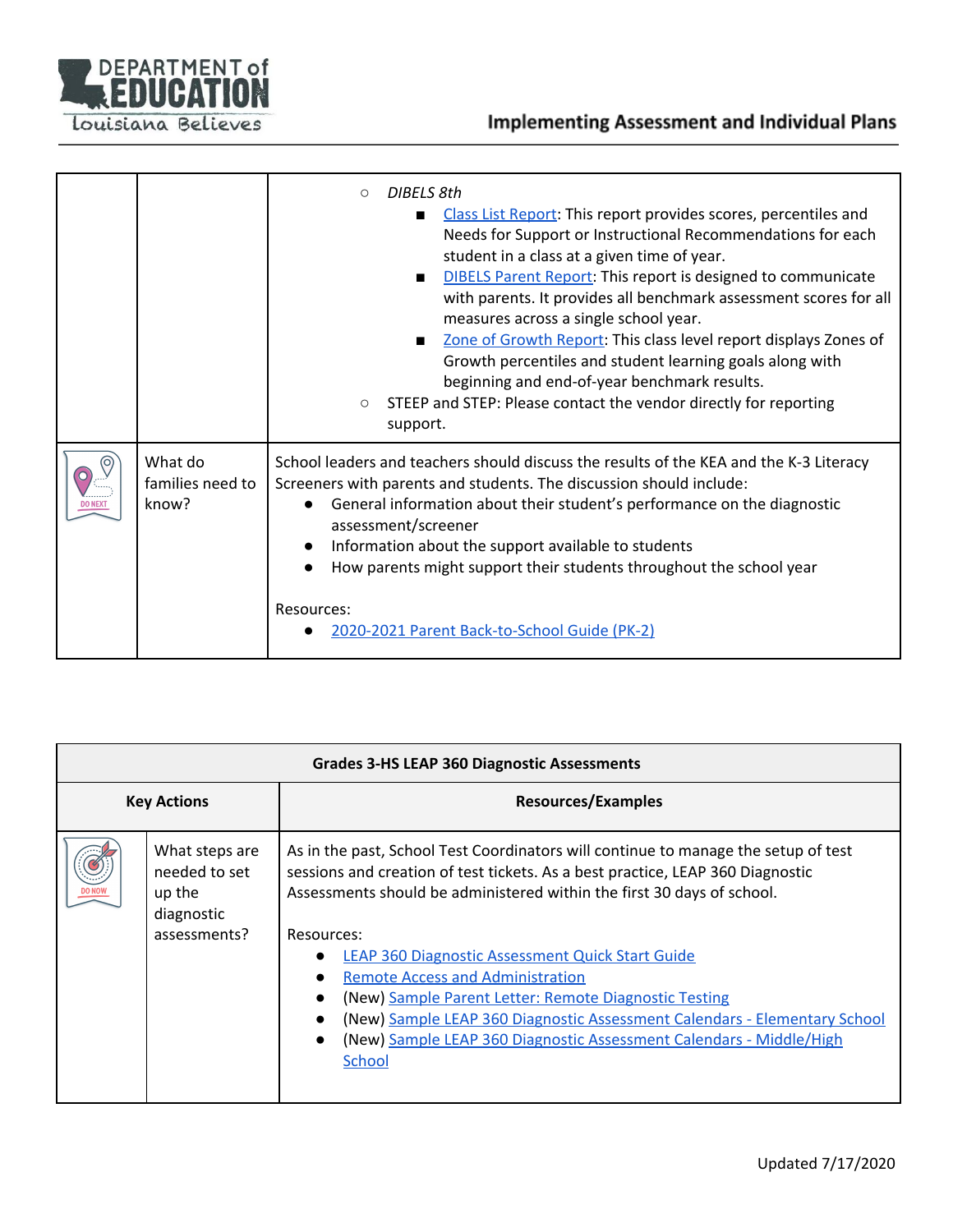

|  | What steps and<br>best practices<br>should be<br>followed to<br>administer and<br>score diagnostic<br>assessments? | ELA teachers should refer to page 1 of Using LEAP 360 Diagnostic Assessments for best<br>practices before, during, and after administering the LEAP 360 Diagnostic<br>Assessments. The breakdown of the assessments, including grade-level text<br>descriptions and complexity information, can be found in Appendix A (starting on page<br>5). Scoring information for the diagnostics can be found in the Diagnostic Teacher<br>Study Guides.<br>Math teachers should refer to page 3 of Using LEAP 360 Diagnostic Assessments for<br>best practices before, during, and after administering the LEAP 360 Diagnostic                                       |
|--|--------------------------------------------------------------------------------------------------------------------|--------------------------------------------------------------------------------------------------------------------------------------------------------------------------------------------------------------------------------------------------------------------------------------------------------------------------------------------------------------------------------------------------------------------------------------------------------------------------------------------------------------------------------------------------------------------------------------------------------------------------------------------------------------|
|  |                                                                                                                    | Assessments. The breakdown of the assessments, including standards and grade-level<br>readiness descriptions, can be found in Appendix B (starting on page 20). The LEAP 360<br>Diagnostic Calculator Policy and grade-level Reference Sheets can be found at the end<br>of A Teacher's Guide to LEAP 360. Scoring information for the diagnostics can be found<br>in the Diagnostic Teacher Study Guides.<br>It's important to remember that LEAP 360 Diagnostics are not meant to be scored in<br>the traditional sense. Instead, analysis of student responses should consider:<br>Students' readiness for engaging with grade-level content<br>$\bullet$ |
|  |                                                                                                                    | Patterns in student data that can be used to inform instruction<br>The impact the data has on student learning goals for the year<br>$\bullet$<br>For more information about analyzing the student reports, teachers should consult<br>pages 2 and 3 of Using LEAP 360 Diagnostic Assessments.                                                                                                                                                                                                                                                                                                                                                               |
|  |                                                                                                                    | LEAP 360 offers four types of reports for analyzing diagnostic data at various levels.<br>Student Response Maps (page 9) should be used by teachers to dig deeper for<br>$\bullet$<br>specific students or groups of students who may need targeted instructional<br>support. Complete maps become available 24 hours after educator scoring.<br>Test Session Response Maps (page 7) should be used by teachers to make<br>$\bullet$<br>instructional decisions based on identifying patterns of strengths and<br>weaknesses. Complete maps become available 24 hours after educator<br>scoring.                                                             |
|  |                                                                                                                    | Individual Summary Reports (page 8) should be used by teachers and families<br>$\bullet$<br>to understand an individual student's overall performance. Complete reports<br>become available 24 hours after educator scoring.<br>Test Session Summary Reports (page 6) provide a quick overview of student<br>performance in a test session as compared to school systems and the state.<br>Because this report relies on the volume of test-takers across the state, it<br>becomes available to system and school leaders at the beginning of<br>September.                                                                                                  |
|  |                                                                                                                    | Resources:<br><b>Using LEAP 360 Diagnostic Assessments</b><br>$\bullet$<br>A Teacher's Guide to LEAP 360<br>Diagnostic Assessment Quick Start Guide<br><b>LEAP 360 Diagnostic Assessment Teacher Access link</b><br>$\bullet$<br>Diagnostic Teacher Study Guides (available in the DRC INSIGHT Portal)                                                                                                                                                                                                                                                                                                                                                       |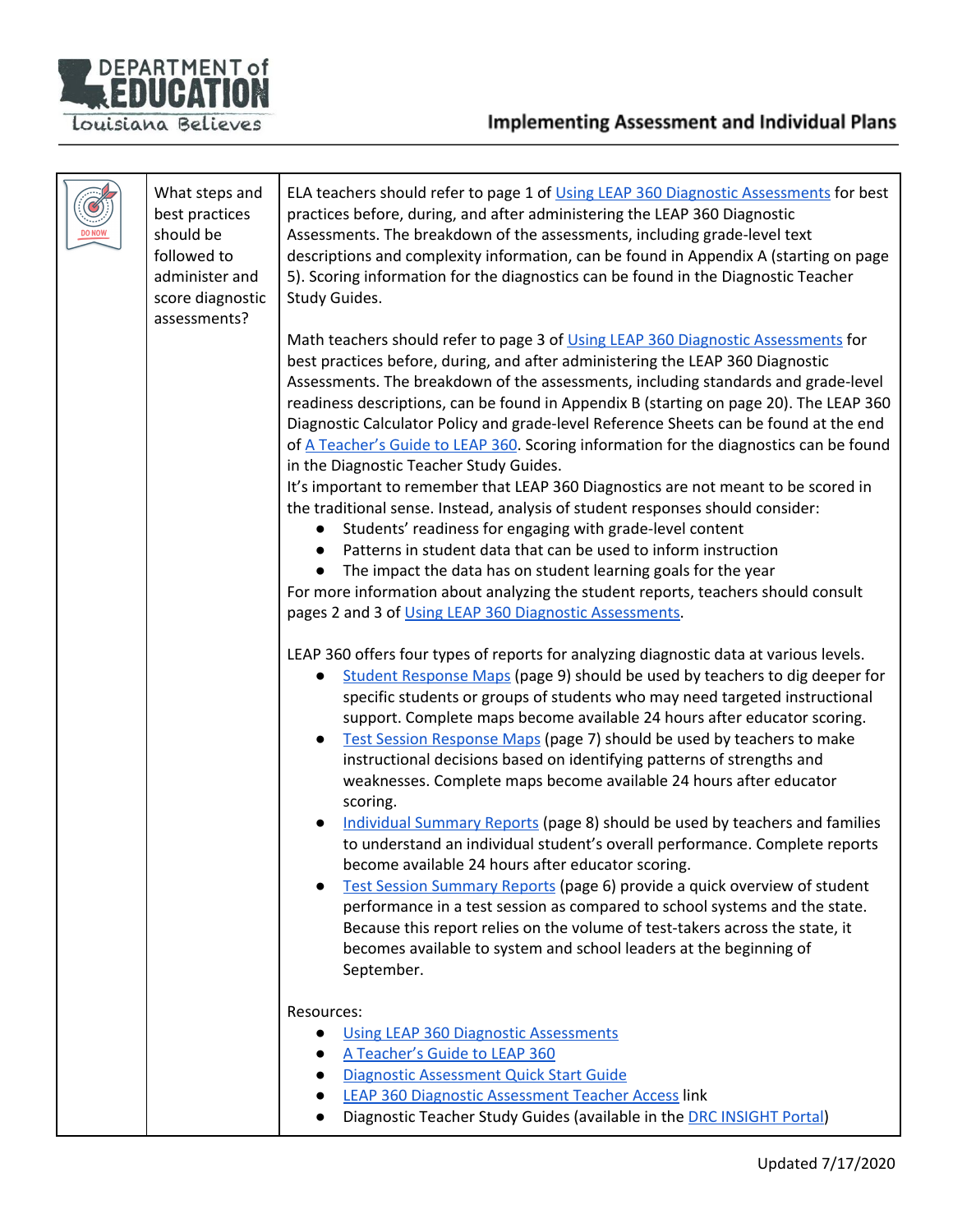

|  | How are<br>diagnostic<br>assessment<br>results, along<br>with other tools,<br>used to address<br>learning gaps for<br>students? | Diagnostic assessments are only one measure of student performance and should be<br>used in conjunction with other teacher measures and observations that will happen<br>regularly during instruction. Sweeping assumptions about student performance should<br>not be based on any one measure. For instance, this one measure should not be used<br>to place students into reading/math groups. Instead diagnostic information should<br>inform instruction and planning at the unit and lesson levels.<br>Information gleaned from the diagnostic assessments, along with other measures,<br>should be used to prepare students to engage in grade-level work using high-quality<br>curricular resources. This information can also be used to determine intervention<br>strategies while preparing to teach on-grade-level standards. Additional resources<br>linked below, can be helpful in identifying and addressing gaps in learning, as well as in<br>planning for instruction. |
|--|---------------------------------------------------------------------------------------------------------------------------------|-------------------------------------------------------------------------------------------------------------------------------------------------------------------------------------------------------------------------------------------------------------------------------------------------------------------------------------------------------------------------------------------------------------------------------------------------------------------------------------------------------------------------------------------------------------------------------------------------------------------------------------------------------------------------------------------------------------------------------------------------------------------------------------------------------------------------------------------------------------------------------------------------------------------------------------------------------------------------------------------|
|  |                                                                                                                                 | Resources:<br><b>Addressing Learning Gaps Guidance</b><br>$\bullet$<br><b>LEAP 360 and Instructional Planning</b><br>$\bullet$<br>Using LEAP 360 in the ELA Classroom (page 10)<br>$\bullet$<br>Using LEAP 360 in the Mathematics Classroom (page 11)<br>$\bullet$<br>(New) ELA/Math Resources for Instructional Planning<br>$\bullet$<br><b>Instructional Scaffolding Strategies</b>                                                                                                                                                                                                                                                                                                                                                                                                                                                                                                                                                                                                     |
|  |                                                                                                                                 | For the students with the most significant learning gaps, schools might consider an<br>Individual Academic Improvement Plan (IAIP):<br><b>Student Promotion and Planning Supports Guidance</b><br>$\bullet$<br><b>IAIP Template</b><br>$\bullet$<br>• <b>IAIP Parent/Guardian Agreement Forms</b> (in various languages)<br>(New) Sample IAIP - 7th Grade<br>$\bullet$<br>To address whole-class trends in diagnostic data, school leaders and teachers should<br>use the Best Practices listed in the Common Planning Tool to prepare for units.<br>To address individual gaps in student learning, school leaders and teachers should use<br>the Best Practices listed in the Common Planning Tool to prepare for individual<br>lessons.                                                                                                                                                                                                                                                |